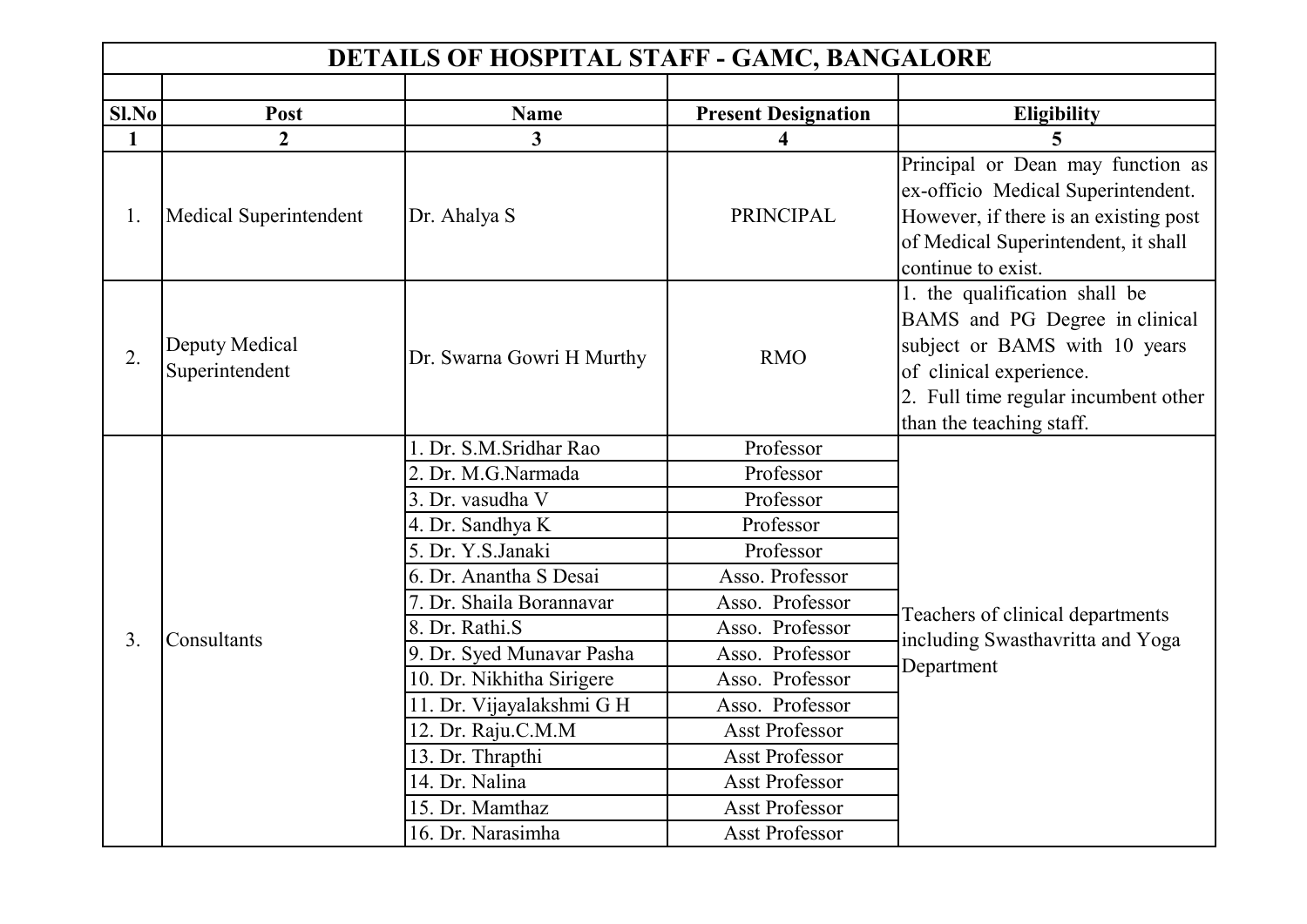| $\overline{4}$ . | <b>Emergency Medical</b>                                                                        | 1. Dr. Richa Saxena          | <b>Casualty Medical Officer</b> | Two                                                                     |
|------------------|-------------------------------------------------------------------------------------------------|------------------------------|---------------------------------|-------------------------------------------------------------------------|
|                  | Officers                                                                                        | 2                            |                                 |                                                                         |
| 5.               | <b>Resident Medical Officers</b><br>or Surgical or Medical<br>Officer (RMO or RSO)<br>or $MO$ ) | 1. Dr. K T Ashwini           | Senior Medical Officer          | Five (One of Kayachikitsa, Two of                                       |
|                  |                                                                                                 | 2. Dr. Harish Babu           | Medical Officer                 | Prasuti Striroga, One of<br>Shalya Tantra and One of<br>Kaumarbhrittya) |
|                  |                                                                                                 | 3. Dr. Mahalakshmi J         | Medical Officer                 |                                                                         |
|                  |                                                                                                 | 4. Dr. Shashikala            | Senior Medical Officer          |                                                                         |
|                  |                                                                                                 | 5. Dr. Swarna Gowri H Murthy | Senior Medical Officer          |                                                                         |
|                  |                                                                                                 | 1. Dr. B Shiva Kumar         | <b>Inservice PG Scholor</b>     |                                                                         |
|                  | Clinical Registrar                                                                              | 2. Dr. Naveen Kumar S J      | <b>Inservice PG Scholor</b>     | Four                                                                    |
|                  |                                                                                                 | 3. Dr. Malathi P N           | Inservice PG Scholor            |                                                                         |
|                  |                                                                                                 | 4. Dr. Sudhakar Biradar      | Inservice PG Scholor            |                                                                         |
| 6.               | Matron or Nursing<br>Superintendent                                                             | G. Rajeshwari                | N. Suptd. Gr-I                  | One                                                                     |
|                  | <b>Assisitant Matron</b>                                                                        | B.V. Nagamani                | <b>Assistant Metron</b>         |                                                                         |
|                  |                                                                                                 | 1. Venkatalakshmamma         |                                 |                                                                         |
|                  |                                                                                                 | 2. Yashodamma                | <b>Staff Nurse</b>              |                                                                         |
|                  |                                                                                                 | 3. C. Shanthakumari          | <b>Staff Nurse</b>              |                                                                         |
|                  |                                                                                                 | 4. K. Gunabai                | <b>Staff Nurse</b>              |                                                                         |
|                  |                                                                                                 | 5. Shobha                    | <b>Staff Nurse</b>              |                                                                         |
|                  |                                                                                                 | 6. Nirmala                   | <b>Staff Nurse</b>              |                                                                         |
|                  |                                                                                                 | 7. N. Nagarathna             | <b>Staff Nurse</b>              |                                                                         |
|                  |                                                                                                 | 8. P. Ramadevi               | <b>Staff Nurse</b>              |                                                                         |
|                  |                                                                                                 | 9. Rojakumari                | <b>Staff Nurse</b>              |                                                                         |
|                  |                                                                                                 | 10. Sujatha                  | <b>Staff Nurse</b>              |                                                                         |
|                  |                                                                                                 | 11. L. Shivagami             | <b>Staff Nurse</b>              |                                                                         |
|                  |                                                                                                 | 12. Shabeen banu             | <b>Staff Nurse</b>              |                                                                         |
|                  |                                                                                                 | 13. Shivamma K V             | <b>Staff Nurse</b>              |                                                                         |
|                  |                                                                                                 | 14. Shantha                  | <b>Staff Nurse</b>              |                                                                         |
|                  |                                                                                                 | 1. Susheelamma               | Group - D                       |                                                                         |
|                  |                                                                                                 | 2. M.Ramabai                 | $Group - D$                     |                                                                         |
|                  |                                                                                                 | 3. Munirathnamma             | Group - D                       |                                                                         |
|                  |                                                                                                 | 4. Rachaiah                  | $Group - D$                     | One for every twenty hede $= 184$                                       |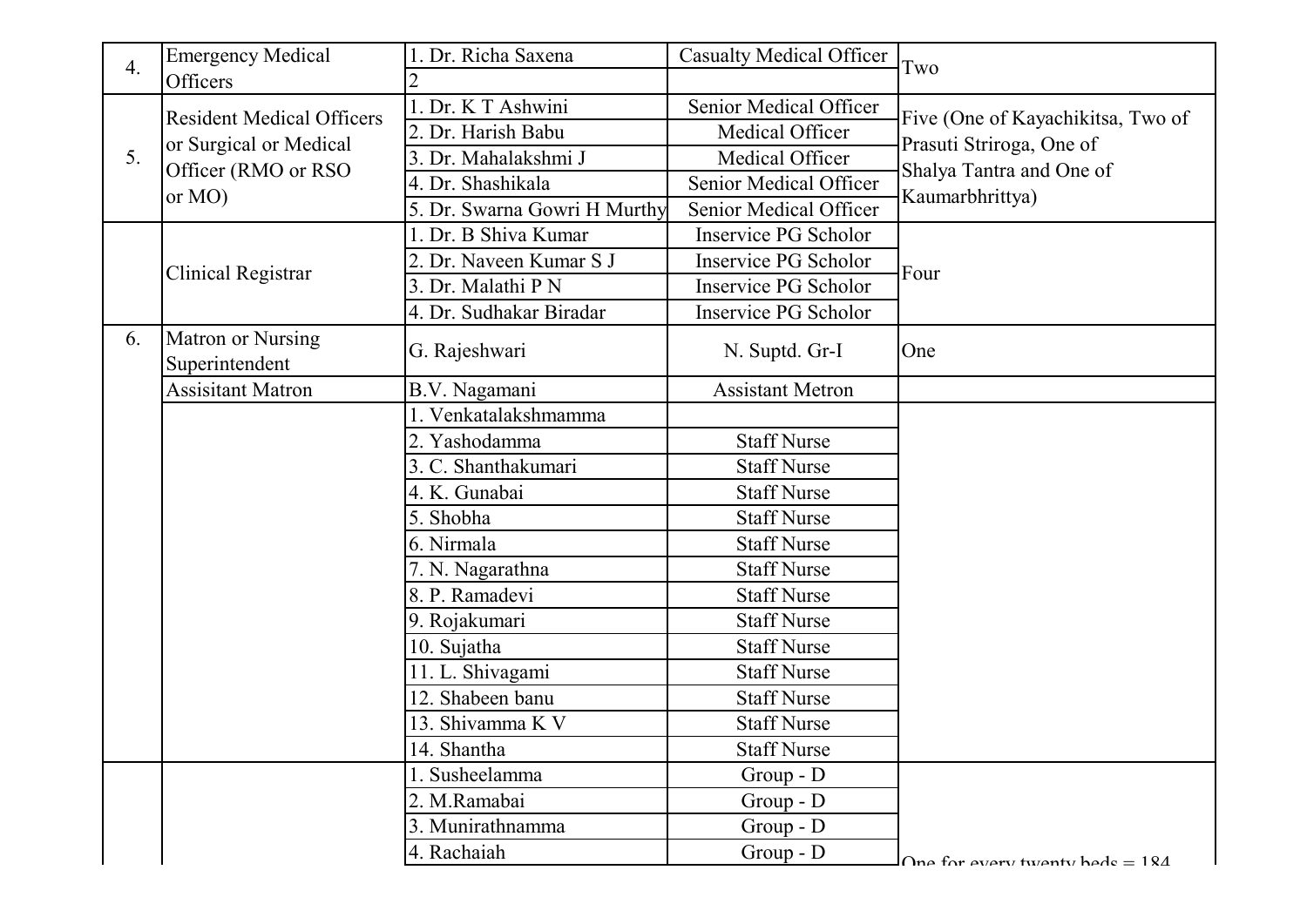| 8.                          | Ward Boy or Ayah                                                              | 5. K. Venkatesh         | Group - D                        | UIIU IUI UVULY LWUIILY UUUS = 107 |  |
|-----------------------------|-------------------------------------------------------------------------------|-------------------------|----------------------------------|-----------------------------------|--|
|                             |                                                                               | 6. Prasad               | $Group - D$                      | Beds $/ 20 = 9$ Ward Boy or Ayah  |  |
|                             |                                                                               | 7. Gowramma             | $Group - D$                      |                                   |  |
|                             |                                                                               | 8. Thirumaladevi        | $Group - D$                      |                                   |  |
|                             |                                                                               | 9. Nazeema              | $Group - D$                      |                                   |  |
|                             |                                                                               | 1. K. M. Chandrashantha | Pharmacist                       |                                   |  |
|                             |                                                                               | 2. Govindaraju R        | Pharmacist                       |                                   |  |
| 9.                          | Pharmacists                                                                   | 3. Manjunath            | Pharmacist                       | Two (Excess 3)                    |  |
|                             |                                                                               | 4. B K Madhusudhan      | Pharmacist                       |                                   |  |
|                             |                                                                               | 5. Siddaraju K          | Pharmacist                       |                                   |  |
|                             |                                                                               | 1. Bharathi             | House Keeping                    |                                   |  |
| 10.                         | <b>Dresser</b>                                                                | 2. Armugam              | Garden                           | Two                               |  |
| 11.                         | <b>Store Keeper</b>                                                           | 1. K Geetha             | Pharmacist                       | One                               |  |
|                             | Office Staff (for<br>registration, record<br>maintenance, Data<br>Entry etc.) | 1. S R Geetha           | Superintendent                   |                                   |  |
|                             |                                                                               | 2. Mohamed Umair        | <b>First Division Assistant</b>  | Two (Excess 3)                    |  |
| 12.                         |                                                                               | 3. Pushpa G             | Senior Typist                    |                                   |  |
|                             |                                                                               | 4. Tejas S V G          | <b>Second Division Assistant</b> |                                   |  |
|                             |                                                                               | 5. Meenakshi            | <b>First Division Assistant</b>  |                                   |  |
| 13.                         | Dark-Room Attendant                                                           | 1. Tulasimani           | House Keeping                    | One                               |  |
|                             | 13 A OT Theater Attendant                                                     | 1. Selvi                | House Keeping                    | One                               |  |
| <b>Modern Medical Staff</b> |                                                                               |                         |                                  |                                   |  |
| 14.                         | <b>Medical Specialist</b>                                                     | Dr. Raghavendra         |                                  | One part time or on contract      |  |
| 15.                         | <b>Surgical Specialist</b>                                                    | Dr. Muralidhar          |                                  | One part time or on contract      |  |
| 16.                         | Obstetrician and<br>Gynecologist                                              | Dr. Rathna Srinivasa    |                                  | One part time or on contract      |  |
| 17.                         | Pathologist                                                                   | Dr. Padmavathi          |                                  | One part time or on contract      |  |
| 18.                         | Anaesthesiologist                                                             | Dr. Manoj               |                                  | One part time or on contract      |  |
| 19.                         | Ophthalmologist                                                               | Dr. Asma Begum          |                                  | One part time or on contract      |  |
| 20.                         | Pediatrician                                                                  | Dr. Vrajendu            |                                  | One part time or on contract      |  |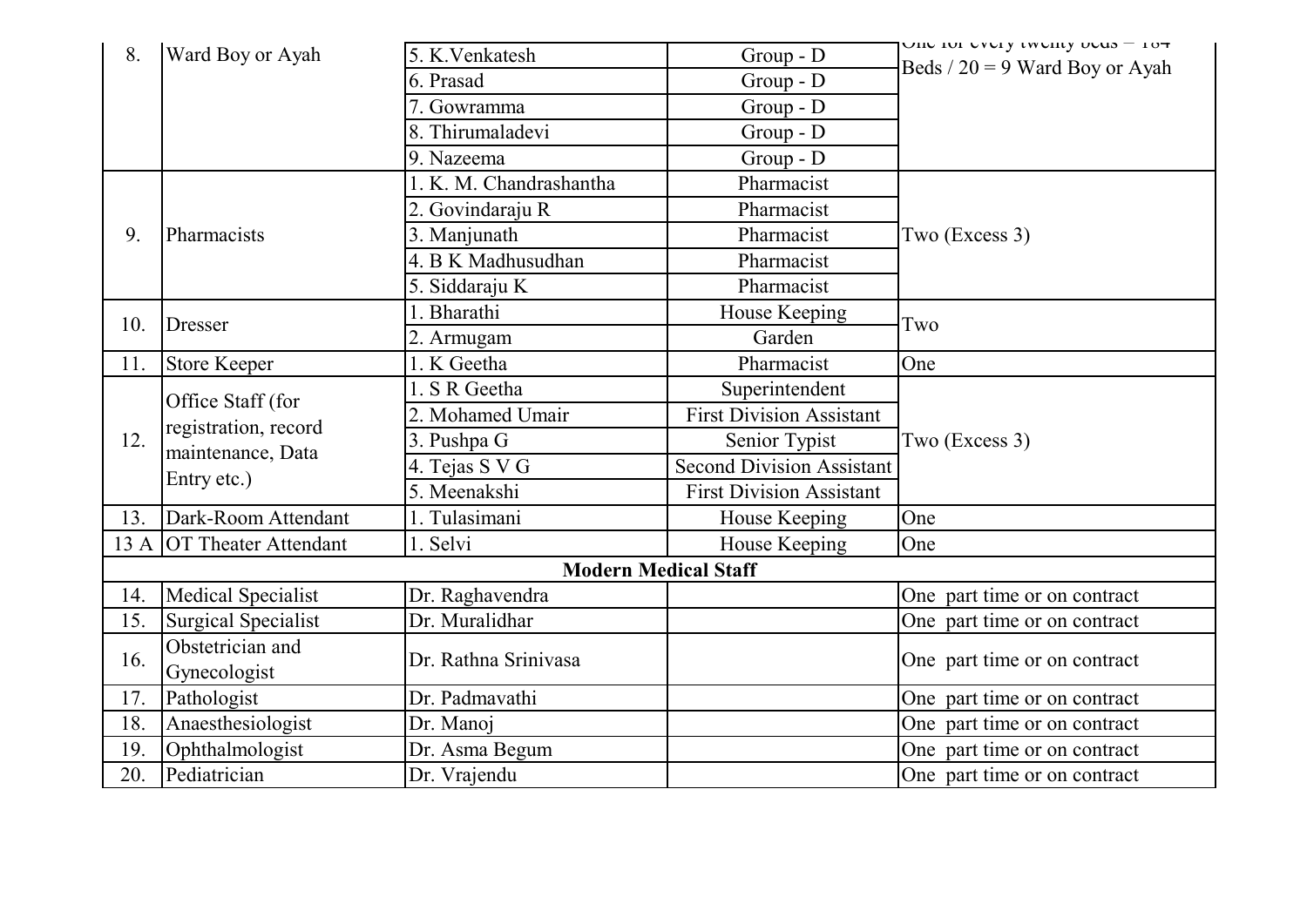| 21.                                                              | Radiologist                                                         | Dr. Srinivasan M N                                                              |                       | One (Postgraduate in Allopathic                          |
|------------------------------------------------------------------|---------------------------------------------------------------------|---------------------------------------------------------------------------------|-----------------------|----------------------------------------------------------|
|                                                                  |                                                                     |                                                                                 |                       | Radiology on contract or Vikiran                         |
|                                                                  |                                                                     |                                                                                 |                       | Vigyan of Ayurvedic discipline) from                     |
|                                                                  |                                                                     |                                                                                 |                       | teaching department of Shalya                            |
| 22.                                                              | Dentist                                                             | Dr. Ambika                                                                      |                       | One part time or on contract                             |
| 23.                                                              | X-Ray Technician or<br>Radiographer                                 | T.M. Shanthakumari                                                              | X-ray Technician      | One                                                      |
| 24.                                                              | Physiotherapist                                                     | Dr. Anitha                                                                      |                       | One part time or on contract                             |
|                                                                  |                                                                     | Staff for Panchakarma Therapy Section for Out-Patient and In-Patient Department |                       |                                                          |
|                                                                  |                                                                     | 1. Dr. Smitha S                                                                 | Professor             | Teachers of Panchakarma teaching                         |
| 25.                                                              | Panchakarma Specialists                                             | 2. Dr. Priyadarshini                                                            | <b>Asst Professor</b> | department                                               |
|                                                                  |                                                                     | 3. Dr. Ashwini                                                                  | <b>Asst Professor</b> |                                                          |
|                                                                  | House Officer or Clinical                                           |                                                                                 |                       |                                                          |
| 26.                                                              | Registrar or Senior Resident Dr. Santosh S Tadapatri<br>(Ayurvedic) |                                                                                 | Inservice PG Scholor  | One                                                      |
| 27.                                                              | Panchakarma Nurse                                                   | 1. Sudha. R                                                                     | <b>Staff Nurse</b>    | One (in addition to the nurses<br>indicated at Sl.No. 7) |
|                                                                  |                                                                     | Shivakumar                                                                      | $Group - D$           |                                                          |
|                                                                  |                                                                     | 2. Uday Kumar                                                                   | Therapist             |                                                          |
|                                                                  |                                                                     | 3. Rakshith Kumar                                                               | Therapist             |                                                          |
|                                                                  |                                                                     | 4. Abdul Mujeeb                                                                 | Therapist             |                                                          |
|                                                                  |                                                                     | 5. Arun Kumar                                                                   | Therapist             |                                                          |
| 28.                                                              | Panchakarma Assistant                                               | 6. Dayanand                                                                     | Therapist             | Two male and Two female                                  |
|                                                                  |                                                                     | 7. Hemavathi                                                                    | Therapist             |                                                          |
|                                                                  |                                                                     | 8. Susheela                                                                     | Therapist             |                                                          |
|                                                                  |                                                                     | 9. Kanchana                                                                     | Therapist             |                                                          |
|                                                                  |                                                                     | 10. Mudivani                                                                    | Therapist             |                                                          |
|                                                                  |                                                                     | 11. Shanthi                                                                     | Therapist             |                                                          |
|                                                                  |                                                                     | 12. Renuka                                                                      | Therapist             |                                                          |
| 29.                                                              | Yoga teacher or expert                                              | 1. Dr. Santosh Shivannavar                                                      | Asst Professor        | One (from Swasthavritta and Yoga                         |
|                                                                  |                                                                     | 2. Dr. JyothiBhat                                                               | Yoga & Nature Cure    | Department)                                              |
| <b>Staff of Operation Theatre and Ksharsutra Therapy Section</b> |                                                                     |                                                                                 |                       |                                                          |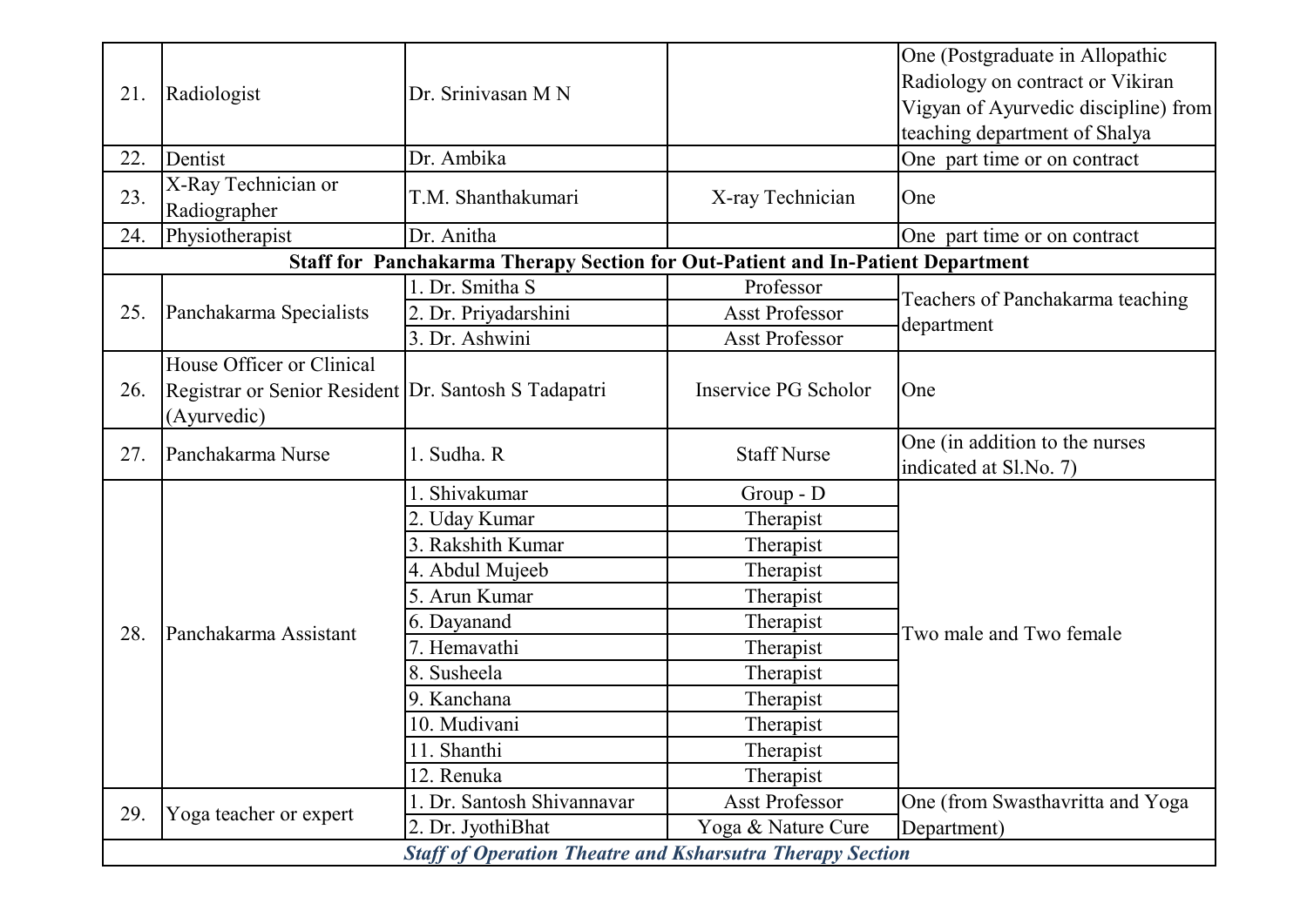|     |                                                     | 1. Dr. Srinivas Masalekar                               | Asso. Professor       |                                                                          |
|-----|-----------------------------------------------------|---------------------------------------------------------|-----------------------|--------------------------------------------------------------------------|
| 30. | Shalya and Ksharsutra<br><b>Therapy Specialists</b> | 2. Dr. Shilpa.P.N                                       | Asso. Professor       |                                                                          |
|     |                                                     | 3. Dr. Chandrakala                                      | Asst Professor        | Teachers of Shalya department                                            |
|     |                                                     | 4. Dr. Shilpa B V                                       | <b>Asst Professor</b> |                                                                          |
| 31. | <b>Operation Theatre</b><br><b>Attendant</b>        | 1. Rama Krishna V M                                     | Group - D             | One                                                                      |
| 32. | <b>Nurse</b>                                        | 1. N. Shreeroopa                                        | <b>Staff Nurse</b>    | One (in addition to the nurses<br>indicated at Sl.No. 7)                 |
|     |                                                     | <b>Labour Room</b>                                      |                       |                                                                          |
| 33. | Prasuti evum Stri Roga                              | 1. Dr. Nikitha Sirigere                                 | <b>Asst Professor</b> | Teachers of Prasuti evam Striroga                                        |
|     | <b>Specialists</b>                                  | 2. Dr. Noor Fathima                                     | Asst Professor        | department                                                               |
| 34. | Midwife                                             | 1. A. Parimala                                          | ANM (Deputation)      | One                                                                      |
|     |                                                     | <b>Clinical Laboratory</b>                              |                       |                                                                          |
| 35. | <b>Laboratory Technicians</b>                       | 1. S Muralidhar                                         | Lab Technician        | Two                                                                      |
|     |                                                     | 2. Momin Israj                                          | Lab Technician        |                                                                          |
| 36. | Peon or Attendant                                   | 1. Rajeshwari                                           | House Keeping         | One                                                                      |
|     | Microboilogist                                      | Srinivas Nayak                                          | <b>DTL</b>            | one                                                                      |
|     |                                                     | <b>Teaching Pharmacy and Quality Testing Laboratory</b> |                       |                                                                          |
| 37. | Pharmacy Manager or<br>Superintendent               | 1. Dr. Seema                                            | Professor             | Teacher of Rasashastra evam<br>Bhaishajya Kalpana                        |
| 38. | Peon or Attendant                                   | l. Gowri                                                | House Keeping         | One                                                                      |
| 39. | Workers                                             | l. Aandal                                               | House Keeping         | Two (Need base more number)                                              |
|     |                                                     | 2. Valli                                                | House Keeping         |                                                                          |
| 40. | <b>Analytical Chemist (Part</b><br><i>time</i> )    | Rajendra                                                | <b>DTL</b>            | One (Lab. technician provided under<br>non-teaching staff in the Deptt.) |
| 41. | Pharmacognosist (Part<br><i>time</i> )              | Ganesh Babu                                             | <b>DTL</b>            | One (Lab. technician provided under<br>non-teaching staff in the Deptt.) |
|     | <b>Biochemist</b>                                   | Syeda Siddhika Farhana                                  | <b>DTL</b>            |                                                                          |
|     | Pharmacologist                                      | Samhita                                                 | <b>DTL</b>            |                                                                          |
|     | <b>Bone Setter</b>                                  | Krishnappa                                              | Group - D             |                                                                          |
|     | Cook/Food Service                                   | Narayanappa                                             | Cook                  |                                                                          |
|     | Washorman                                           | Papatti                                                 | House Keeping         |                                                                          |